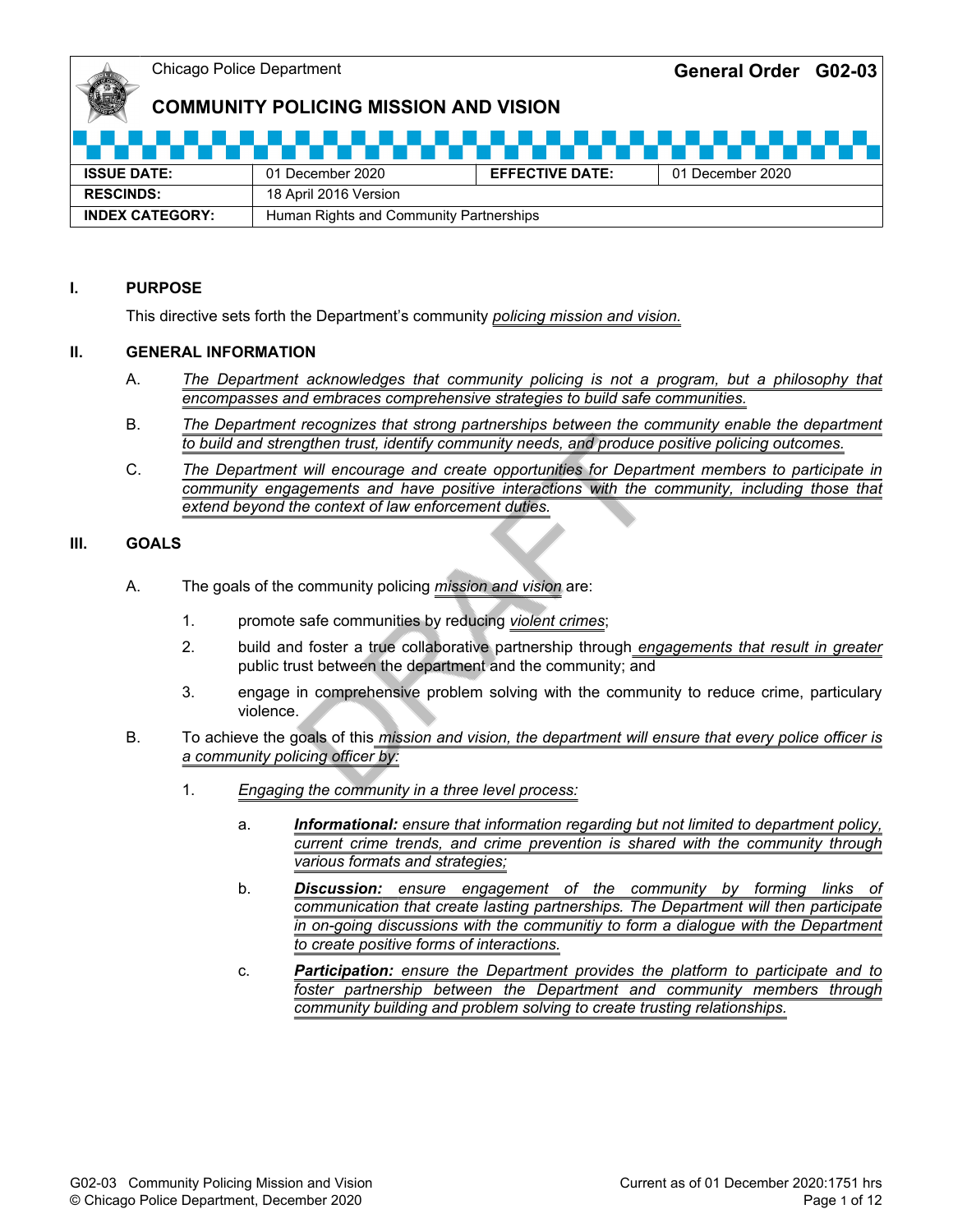#### **IV. PRINCIPLES OF THE COMMUNITY POLICING MISSION AND VISION**

- A. *The foundation of the mission and vision will be the Seven Pillars of Community Policing. These pillars are:*
	- 1. *Sustainable relationships of trust between the police and the community.*
		- a. *One of the key benefits of community policing is the contribution to the development of trusting relationships with unique and diverse communities.*
		- b. *The Department will actively engage in a positive and productive manner with the community so that joint solutions and trust can be developed. As the community comes to trust police, they will be more willing to share the responsibilities for effectiveness of strategies and tactics used to produce solutions.*
	- 2. *Strong focus on engagement with the city's youth.*
		- a. *The Department will actively engage with the city's youth to increase trust through strategies that positively engage and invest in youth development through a mentoring model of youth-police engagement.*
		- b. *The Department will actively engage in networks and youth engagement mechanisms to leverage work being done with youth and families, particulary through schools.*
	- 3. *Standards for community policing so that initiatives have clearly defined objectives and contribute to the overall philosophy of the Department.*
		- a. *Any community policing strategy shall facilitate positive engagement of Department members in the community. The strategy increases the engagement of Department members in the community in a manner that is viewed by the neighborhood as constructive and beneficial to residents.*
		- b. *The Department strategies will mitigate problems that impact a community's sense of security and quality of life. The strategy contributes to solving problems that impact health and well-being in the community or addresses safety issues of concern to the neighborhood.*
	- 4. *Structures that re-enforce community policing in every aspect of policing.*
		- a. *The Department will implement a true community policing model and train Department members in cultural diversity and competency, active listening, and effective community engagement, and develop a real system of accountability for implementing community policing across all levels of the Department.*
		- b. *Community policing will be seen as a core function of the Department by all its members and be reflected in all operational needs.*
	- 5. *Robust community-oriented training for all members of the Department.*
		- a. *Effective community policing requires that members have a through understanding of key concepts inherent in the philosophy of community policing. Department members should have community engagement and problem solving skills that are demonstrated in their daily work. These skills can best be developed through effective training and practice.*
		- b. *The Department will provide training that will be immersive and involve sustained participation in actual problem solving with community representatives.*
	- 6. *Effective problem solving exercised jointly with the community and other agencies.*
		- a. *Department members will engage with both governmental agencies and the community to address issues of importance to the community.*
		- b. *Problem solving is the core to community policing. The department will utlitlize the SARA (Scanning, Analysis, Response, and Assessment) method to provide mutual*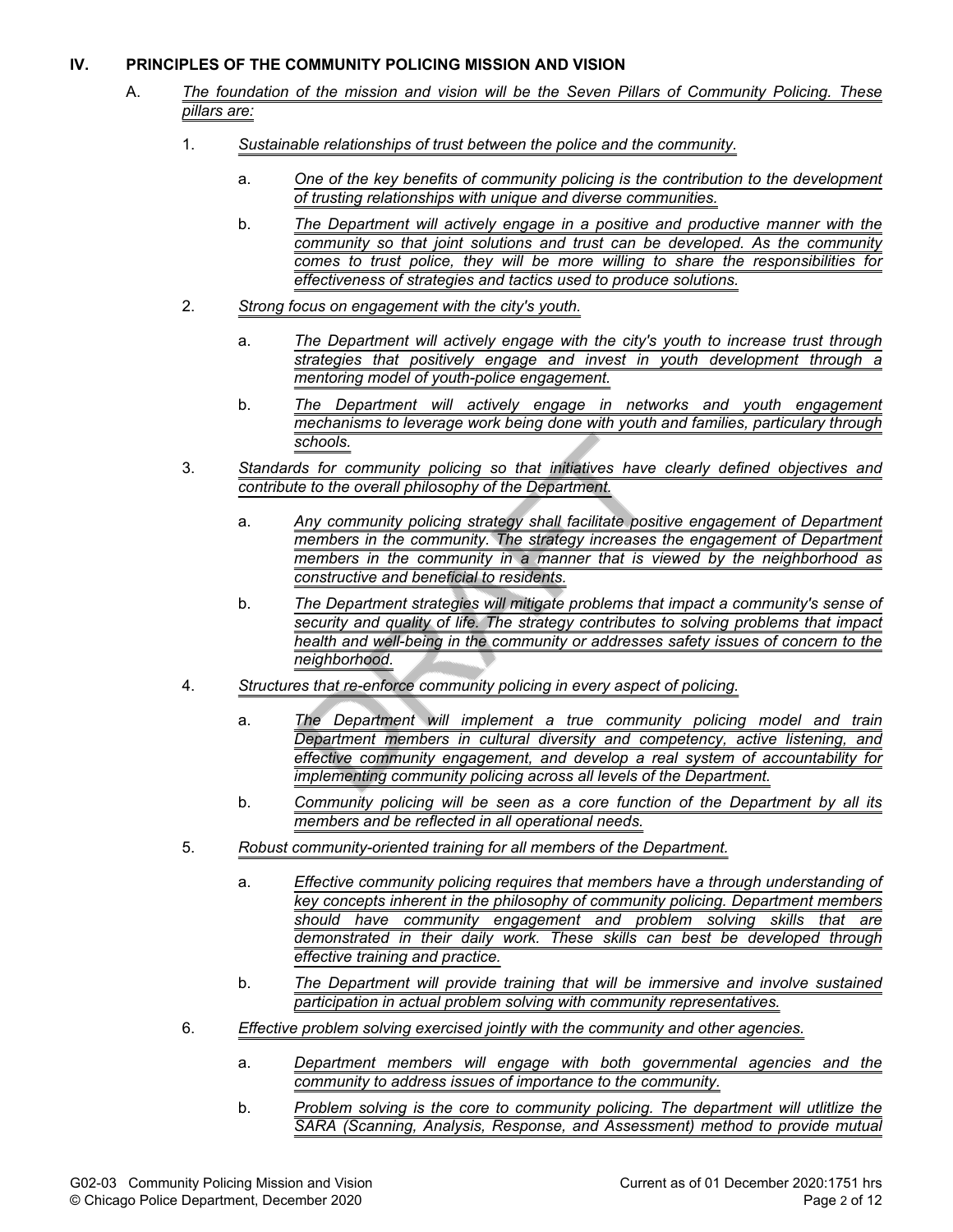*problem-solving accessibility between the Department, other sister agencies, and the community.*

- 7. *Regular evaluation of the quality of community policing throughout the Department.*
	- a. *The Department will ensure that the philosophy of community policing is being effectively practiced throughout the department's operations and accountability.*
	- b. *The Department will monitor policies and practices that impact the community collaboration and evaluate the effectiveness of the department's effort and celebrating its successes in achieving core goals and objectives.*

#### B. **Procedural Justice and Legitimacy**

- 1. The Department will continue the practice of employing the concepts of Procedural Justice and Legitimacy with a focus on:
	- a. Giving others a voice (listening);
	- b. Neutrality in decision making;
	- c. Respectful treatment; and
	- d. Trustworthiness.
- 2. When police officers give community members a voice (listen) and are objective and respectful, police officers gain the trust of the community.
- 3. All interactions with members of the public will be conducted with the upmost respect and courtesy and be based on the concepts of Procedural Justice and Legitimacy. During each interaction, Department members will strive to attain the highest degree of ethical behavior and professional conduct at all times.

#### C. **Community Engagement and Partnerships**

- 1. It is the responsibility of all Department members, regardless of rank, position, or unit of assignment, to positively engage members of the community with the goal of fostering productive relationships and a collaborative effort to promote safe communities.
- 2. The Department continues its open dialogue with the community as an opportunity to share experiences and *embracing* differing view points. These dialogues will be productive, based in facts, and continuous; not occurring just in times of crisis. The Department will work with the community to identify their concerns, develop effective crime prevention activities, and coordinate the collaborative response.
- 3. Strong police-community relationships will promote effective crime reduction and safe community environments.
- 4. The Department has established a variety of community partnerships and engagement strategies which are designed to encourage positive community interactions and relationships. These strategies include, but are not limited to:

#### a. **Enhanced Communications**

(1) Post-Event Communication

*Communication will be established in which key community leaders and stakeholders are briefed through various methods including, but not limited to, Phone-Trees, E-mail, and Social Media for any news worthy incident that may require immediate community notification.. It is important to build these relationships prior to the occurrence of the incident.*

(2) Robust Media Communication

The Department will use traditional media (print and broadcast), social media, and the Department's official community Webportal, located at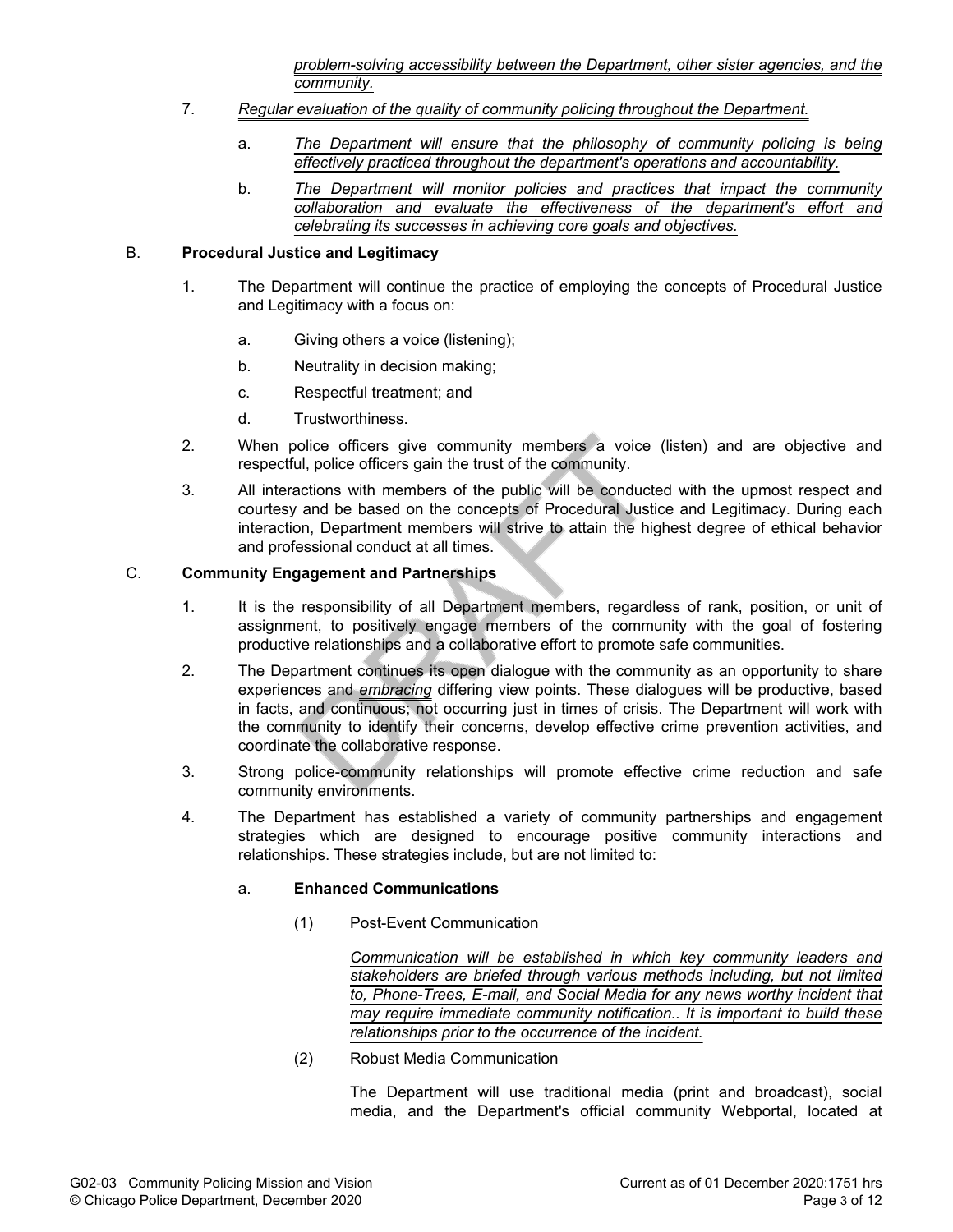www.chicagopolice.org, to continually communicate with the public. This communication must strike a delicate balance between protecting the investigation and keeping the public well-informed. The dissemination of criminal investigation information, including police-involved shootings, will be accurate and timely.

(3) *Social Media Outlets*

*The Department participates in various neighborhood base social media outlets that have a community outreach aspect to aid in the building of stronger and safer communities using various social media platforms. If a unit commanding officer wishes to participate in a social media network that the Department does not currently use, a request will be made to the Office of Community Policing. The Department also uses Twitter that allows identified volunteer members in participating districts to maintain and update a district-specific authorized Twitter accounts. The program is outlined in the Department directive entitled "*Social Media Outlet: Twitter Program.*"*

## b. **Youth District Advisory Councils**

Youth *District Advisory* Councils will be established to expand the opportunities for positive interactions between Department members and young people within the community and will specifically address youth-based problems, solutions, and activities. Participants in these councils will include *young people,* district supervisory personnel, beat officers, prominent members of the community, within the community seeking a positive change in their environment and to contribute to safe and prosperous communities.

#### c. **Enhanced Procedural Communication**

The Department is committed to communications between investigators and victims of crime. This communication will be strictly monitored and enforced by supervisory personnel, with the understanding that information sharing may be diminished due to the pressing needs of the criminal investigation.

#### d. **Beat Community Meetings and District Advisory Committee (DAC)**

Two key mechanisms for building partnerships with the community on the district level are Beat Community Meetings and the District Advisory Committee (DAC). Department members will refer to the Department directives entitled "Beat Community Meetings" and "District Advisory Committee."

#### e. *District Strategic Plans*

District-level *engagement and community interactions* provide for a localized and specific approach to problem solving and crime reduction. Department members will refer to the Department directive entitled "District Strategic Plans."

#### f. **Ride-Along Program**

The Ride-Along Program affords individuals the opportunity to personally observe patrol operations. This program is outlined in the Department directive entitled "Ride Along Program."

#### g. **Peer Jury Program**

The Peer Jury Program is a juvenile intervention and prevention program designed as a collaborative, community-based partnership among neighborhood youth and their parents, the Department, the Juvenile Justice Division of Cook County, adult and teenage volunteers, local area businesses, and community leaders.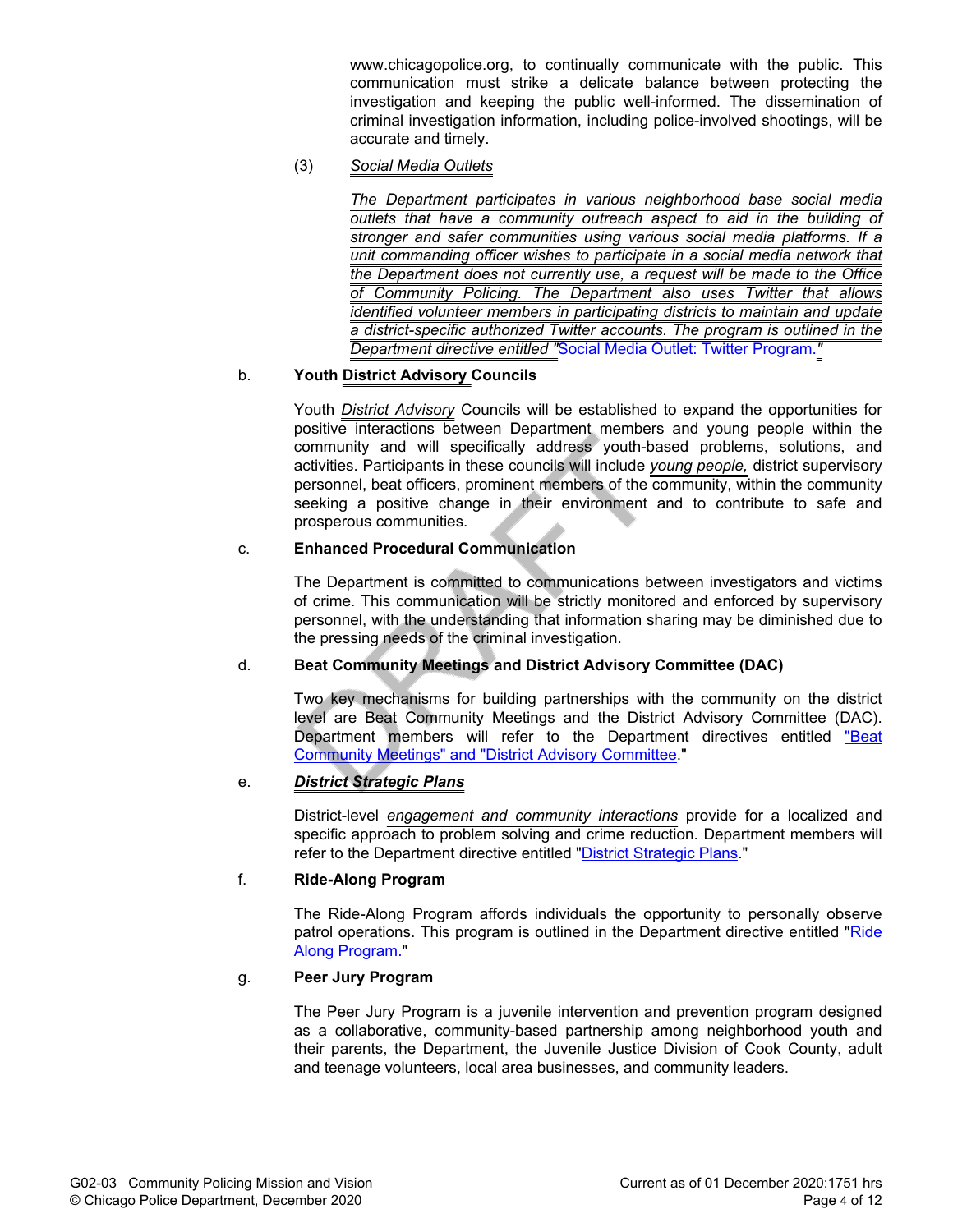#### h. **Drug Abuse Resistance Education (D.A.R.E.) Program and Gang Resistance Education and Training (G.R.E.A.T.) Program**

- (1) The D.A.R.E. program is taught by Department members with the objective of helping fifth and sixth grade students recognize and resist the many direct and subtle pressures that may influence these young people to experiment with alcohol, tobacco, marijuana, inhalants, or other drugs or engage in acts of violence outlined in the directive entitled " Drug Abuse Resistance Education (D.A.R.E.) Program".
- (2) The G.R.E.A.T. program is taught by sworn Department members with the objective of helping young people become responsible members of their communities by teaching and reinforcing how to set realistic goals, resist pressures, positively resolve conflicts, and truly understand how gangs impact the quality of life in any community, regardless of the economic level. Department members will refer to the Department directive entitled "Gang Resistance Education and Training (G.R.E.A.T.) Program."

# i. **Gun Turn-In Program**

The Gun Turn-In Program offers an opportunity for participants to turn-in firearms, B-B guns, and replica weapons to Department personnel. This program is outlined in the Department directive entitled "Gun Turn-In Program."

## j. **Troubled Buildings Program**

The Municipal Code establishes an administrative system to address property owners and managers who encourage or permit unlawful drug and gang activities and related offenses to occur on their property. This program is outlined in the Department directive entitled "Municipal Drug and Gang Enforcement Program."

## k. **Trespass Affidavit Program**

The Trespass Affidavit Program is a tool to prevent, detect, and take necessary enforcement action regarding narcotics, prostitution, and other illegal activity occurring in lobbies, stairwells, basements, and other common areas of privately owned buildings. This program is outlined in the Department directive entitled "Trespass Affidavit Program."

# l. *Victim Assistance Programs*

- (1) *Domestic violence assistance programs seek to reduce the incidents and severity of domestic violence in our communities through a coordinated partnership in law enforcement, domestic violence service providers, prosecutors, and the community. The Department recognizes The Illinois Domestic Violence At (IDVA) which seeks to protect victims of domestic violence and also recognizes the Violence Against Women Act that has been created for vulnerable victims to allow them to seek protection from domestic violence while minimizing the risk of deportation through the U-visa program.*
- (2) *Older adults assistance programs seek to partner with the City of Chicago's Department of Family and Support Services and other community- and faithbased organizations in identifying and assisting those older adults that may be at risk. The department will provide direct and indirect services to older adults to ensure that they obtain and maintain dignity, respect, independence, and personal safety.*
- (3) *The Crisis Response and Recovery Program is a collaboration of the department, the Chicago Department of Public Health, and Chicago Survivors. This program provides advocacy services to murder-victim family members as outlined in the department directive* **"**Crisis Response and Recovery Program.**"**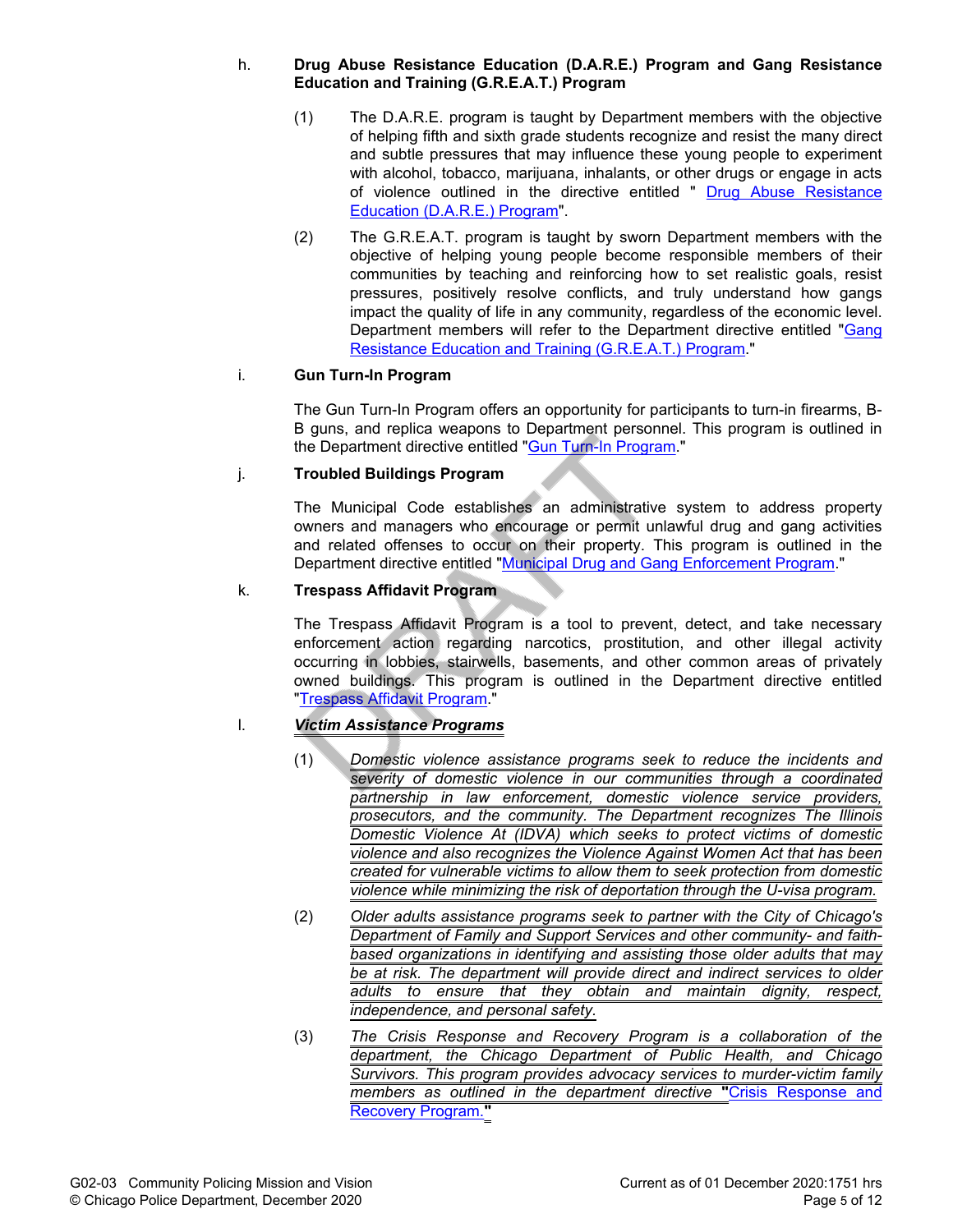(4) *The Crime Victim Assistance Program was designed to reduce the financial burden imposed on the victims of crimes of violence and their relatives and dependants by providing direct financial assistance to victims of violent crime who meet certain eligibility requirements. This program is outlined in the department directive "*Crime Victim Assistance.*"*

# m. *Bridging the Divide*

*Bridging the Divide is a program that was created by the YMCA Youth Safety and Violence Prevention Team and the Chicago Police Department that is designed to build relationships and increase understanding between youth, law enforcement officials, and other community members by offering opportunities for dialogue through the use of various community-building activities outlined in the Department directive entitled,* "Bridging the Divide."

#### D. **Problem-Solving Policing**

- 1. The Department is committed to reducing crime, particularly violence, and *quality of life issues* in all communities by utilizing a problem-solving approach to policing. Using this approach, community issues and crime incidents are examined in order to identify their roots, develop new preventative methods for addressing the issues, and encourage a proactive and comprehensive approach to problem-solving policing and community *engagement*.
- 2. Problem-solving policing requires that members of *the community and the police officers* work cooperatively in the following manner to:
	- a. identify problems which cause concern for the community and the police.
	- b. determine the causes and develop possible solutions to these problems.
	- c. implement the best course of action.
	- d. regularly evaluate and assess effectiveness.

## **V. RESPONSIBILITIES**

- A. Department-wide Responsibilities
	- 1. All Department personnel will positively engage members of the community throughout their tour of duty to reduce violent and overall crime.
	- 2. All command personnel including *all personnel above the rank of captain*, will ensure the overall management, monitoring, auditing, and support of the implementation of the Department's community *policing mission and vision* for the bureaus/units under their command. This support will include, but is not limited to:
		- a. coordinating and responding to Intra-Departmental Support Service Requests (IDSSR) and responding to requests for resources and additional support.
		- b. *ensuring that all information is entered into CEMS (Community Engagement Management System) including all recorded engagement with the community, maintaining contact information for members of the community, and any follow-up to to community issues.*
		- c. designating unit members to attend meetings or other community events.
		- d. ensuring that members under their command proactively engage the community and conduct non-enforcement encounters.
		- e. consulting with the Deputy Chief and *the Director*, *Office of Community Policing*, to recommend modifications in the implementation of the Department's community *policing mission and vision*.
		- f. *coordinating with the Deputy Chief and the Director of the Office of Community Policing to ensure members' engagement activities align with the Department's mission and vision for community policing.*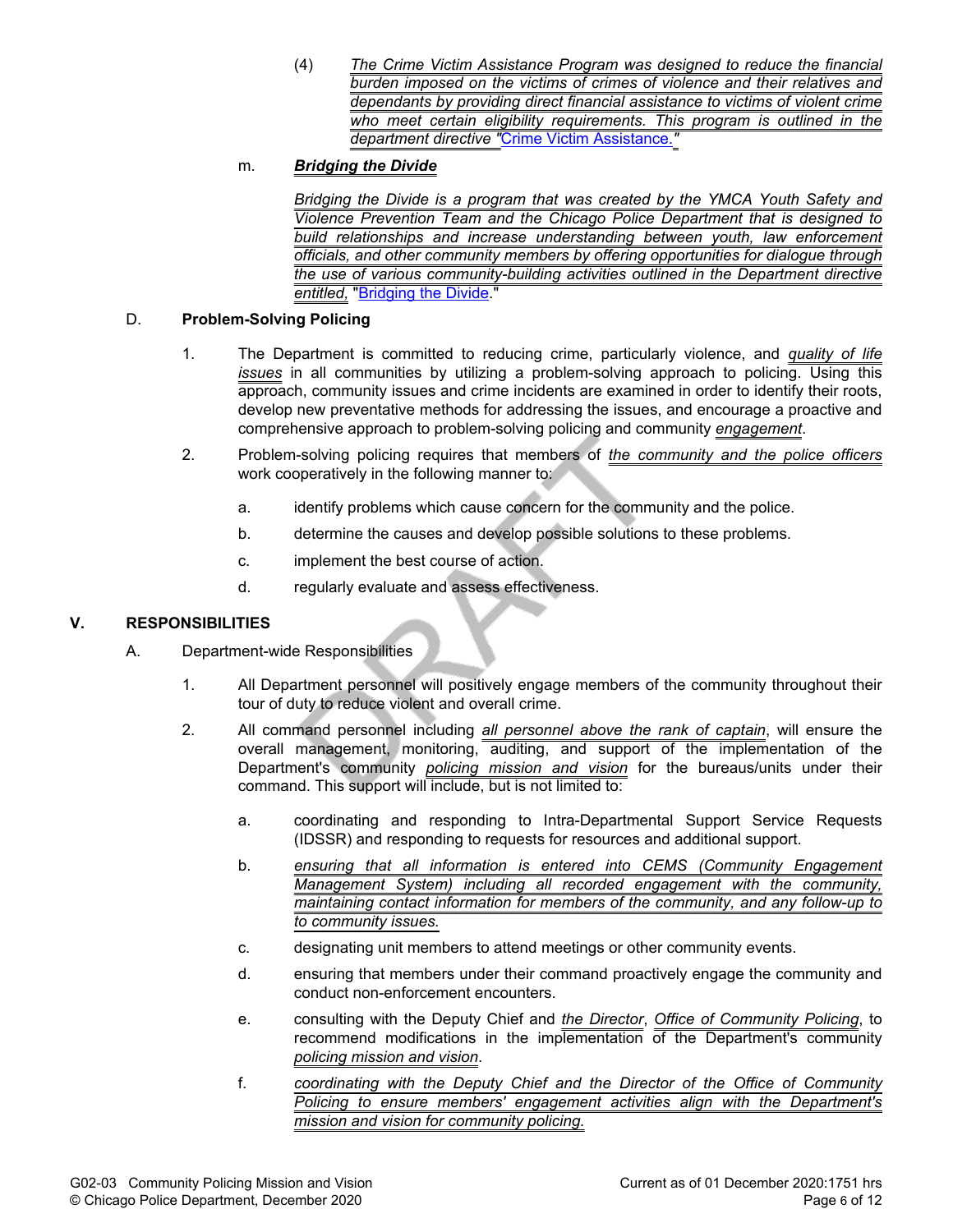- 3. Unit commanding officers, Department-wide, will review the current district-level strategies of each district for which they have geographical responsibilities, for the purpose of:
	- a. recommending unit-specific strategies, use of unit resources, or additional district strategies to supplement the effectiveness of the strategies, and
	- b. providing the necessary unit resources and support for the successful implementation of the strategies.

#### B. *Office of Community Policing*

- 1. While the *district strategic plans and community engagement goals* of each district and area will be unique to the communities it serves, the Deputy Chief, *Office of Community Policing*, has the authority and responsibility to establish additional guidelines and protocols in an effort to promote a consistent and efficient implementation of the Department's community *policing mission and vision*. The *Office of Community Policing* Intranet website acts as a supplement to the guidelines and policies set forth in this directive and is comprised of:
	- a. additional procedural guidelines Department members will adhere to in the implementation of the Department's community *policing mission and vision*.
	- b. resource documents designed to assist Department members to better fulfill their assigned duties in relation to the Department's community *policing mission and vision*.
- 2. The Deputy Chief, *Office of Community Policing*, will ensure:
	- a. the overall management, monitoring, and auditing of the implementation of the Department's community *policing mission and vision*.
	- b. community *engagements* are developed, scheduled, and conducted consistent with the Department's community *policing mission and vision*.
	- c. administrative support and training are provided for the successful implementation of the Department's community policing mission and vision.
	- d. that community *policing mission and vision* materials and promotional items are made available, as funding permits.
	- e. *there is a presence of community organizers engaged with the Department in the community in which they serve to be involved with community problem solving efforts, as funding permits.*
	- f. each district commander is notified, in writing, if DAC or other funding is available to be used and managed as outlined in existing policy.
	- g. a quarterly report is prepared, and submitted through the chain of command to the Superintendent of Police, that includes, at minimum, the following elements:
		- (1) a description of current concerns voiced by the community;
		- (2) a description of potential problems that have a bearing on law enforcement activities within the community;
		- (3) a statement of recommended actions that address previously identified concerns and problems;
		- (4) a statement of progress made toward addressing previously identified concerns and problems; and
		- (5) a statistical summary from the Department's Community Concern Database and the 311/CSR System.
		- (6) *a evaluation of district strategic plans and any recommended modifications.*
	- h. an analysis is conducted on implemented strategies by crime type, geographic area, and the community perceptions, or misperceptions, of crime. The analysis will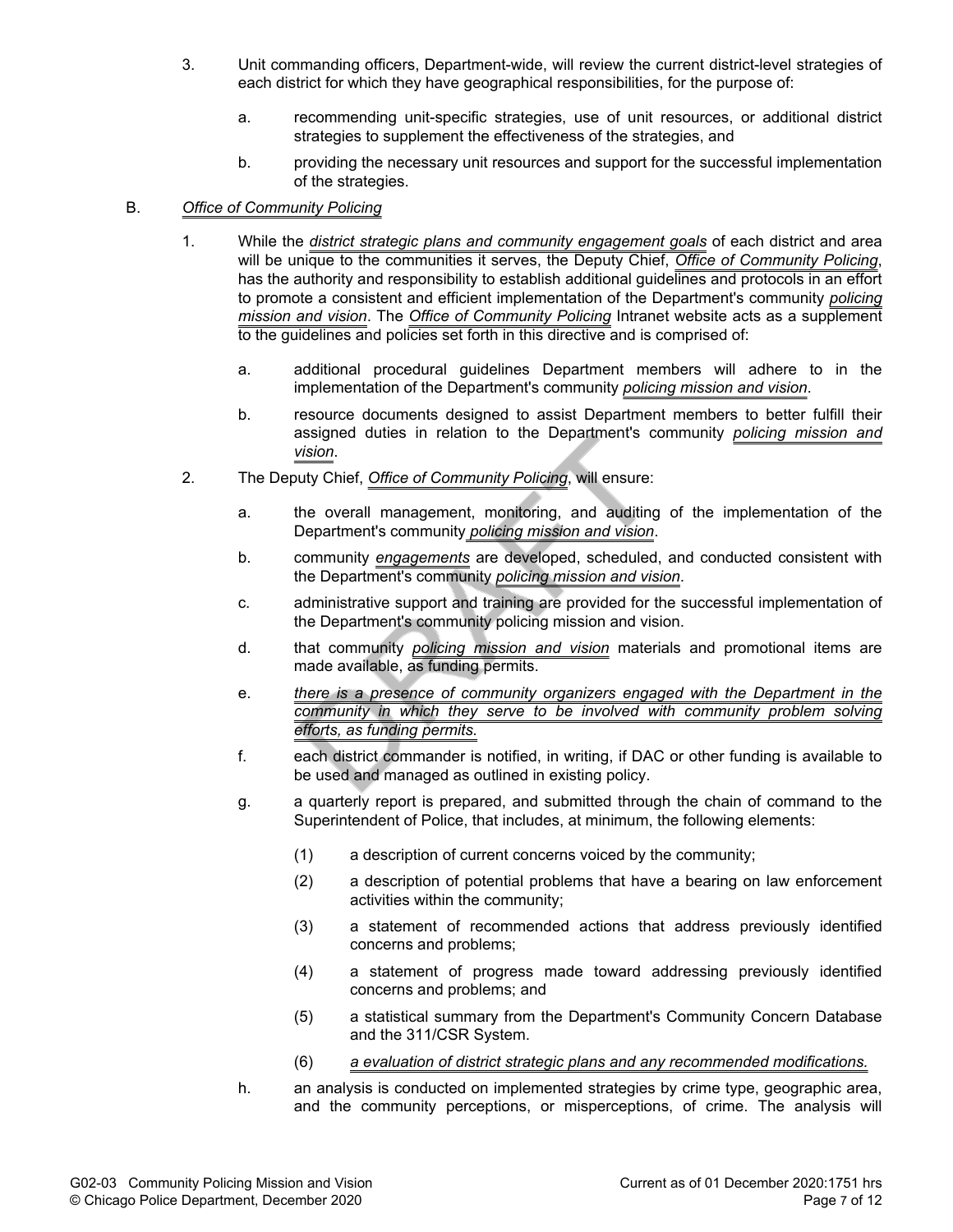document the evaluation of crime prevention programs and strategies and will be conducted on the basis of crime data.

- 3. *The Director, Office of Community Policing*, *will:*
	- a. *supervise and support the Office of Community Policing's Communication and Field Operation teams*,
	- b. *oversee hiring efforts for the Communications and Field Operations teams*,
	- c. *provide strategic direction and guides for the Communication and Field Operations teams towards strategic goals*,
	- d. *lead stakeholder meeting efforts, including incorporating community outreach into strategies*,
	- e. *represent the Department at community events and media appearances, and work closely with News Affairs to guide strategy for highlighting positive community policing stories*,
	- f. *lead the community policing group responses to community crises (eg. officer involved shootings)*,
	- g. *manage special community policing projects at the direction of the Superintendent*,
	- h. *oversee and consult on all training that is provided for the successful implementation of the Department's community policing mission and vision,*
	- i. *oversee all budgets related to the office of community policing, and*
	- j. *act as a representative to all community policing strategies, sisters agencies, and other government entities.*

#### C. *Office of Operations*

- 1. Area Deputy Chiefs will:
	- a. provide for the overall management, monitoring, and auditing of the area implementation of the Department's community *policing mission and vision*
	- b. coordinate with the district commanders and provide support for the implementation of the community *policing mission and vision* at the district level.
	- c. provide assistance in obtaining responses to:
		- (1) identify district crossover or area-wide patterns and develop a comprehensive response to the identified pattern.
		- (2) submitted Intra-Departmental Support Service Requests.
	- d. coordinate with the Deployment Operations Section (DOC) and the Bureau of Detectives to ensure identified area-wide community-related concerns, problems,and patterns are addressed.
- 2. District Commanders will:
	- a. provide for the overall management, monitoring, and auditing of their district's implementation of the Department's community *policing mission and vision.*
	- b. ensure district community activities and events are developed, scheduled, and conducted consistent with the Department's community *policing mission and vision*.
	- c. ensure the district law enforcement efforts are supported by actively organizing community members to become involved in the problem-solving process.
	- d. participate in Beat Community and DAC Committee Meetings as outlined in the Department directives entitled "Beat Community Meetings" and "District Advisory Committee (DAC)."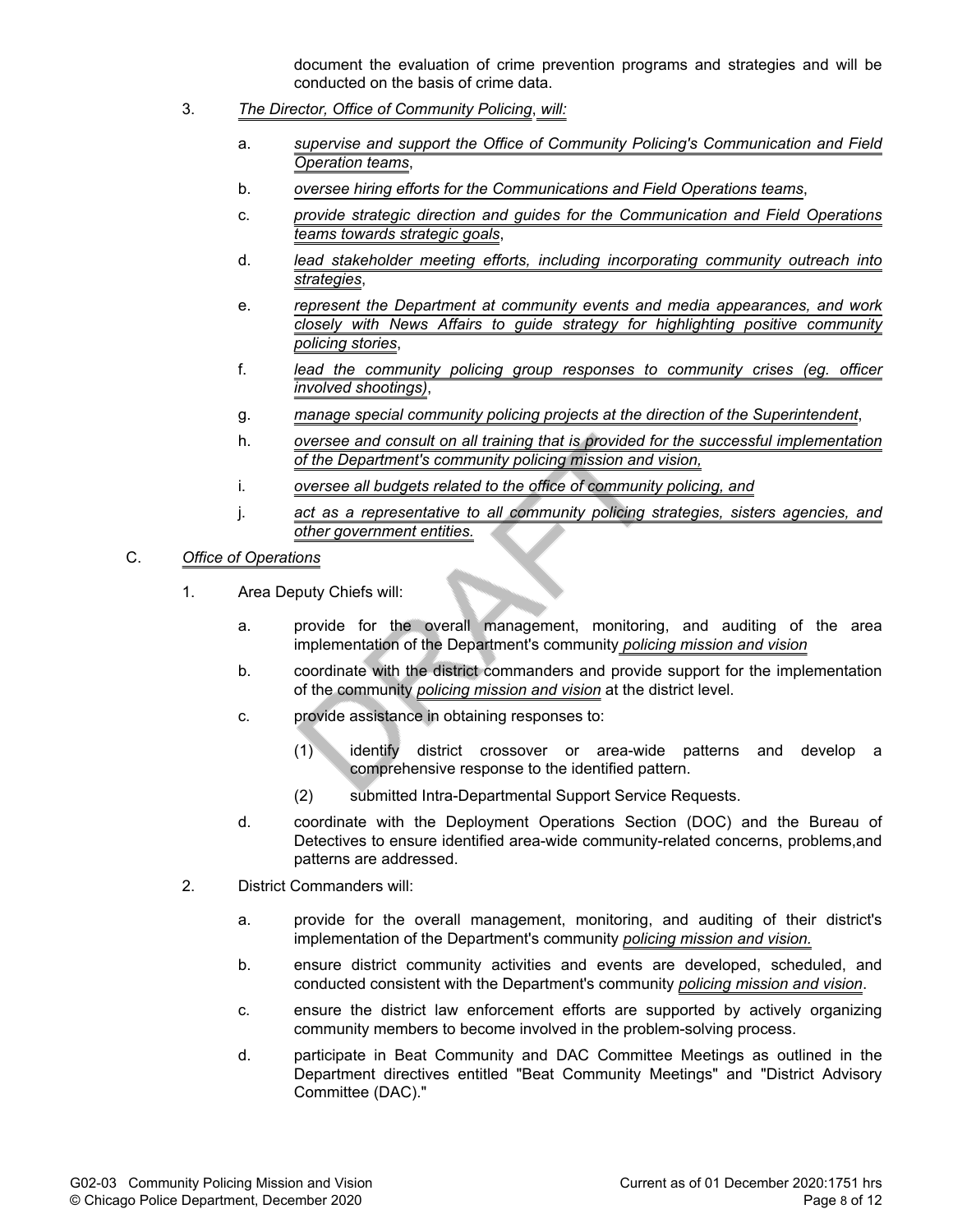- e. ensure that communities which have taken back their neighborhoods are given the necessary support to sustain safe communities.
- f. ensure community organizers participate in Beat Community and DAC and Subcommittee Meetings.
- g. designate Department members to serve as the community *policing* sergeant and community *policing* officers.
- h. develop, monitor, and provide for the overall management of the district-level strategies with input from the community and the appropriate district personnel as outlined in Department directive entitled "*District Strategic Plans*."
- i. ensure the Master District Resource and the Business Organization Location Record Files are continually managed, updated, and maintained, as appropriate. Each of these files will be audited semiannually to ensure the consistency and accuracy of the information contained within.
- j. be accountable for their command's crime prevention efforts and quality of life concerns. A review of community *policing* endeavors through the CompStat process will provide a forum for analyzing the effectiveness of the implemented strategies and the Department's support of field operations. Additionally, this review will provide the Department's executive management members a level of oversight to:
	- (1) monitor the districts' response to the public's concerns as it relates to that district's chronic crime conditions.
	- (2) coordinate with the mobilization efforts of the *Office of Community Policing* and other governmental and non-governmental agencies.
	- (3) sustain participation in the Department's community programs and attendance at community events (e.g., Beat Community Meetings).
	- (4) identify the Department community *policing's role* in complaints against Department members made by members of community.

**NOTE:** The Inspections Division may also be utilized to review the community *policing* aspects of the Department's operations.

- 3. District executive officers will:
	- a. monitor, assign, and ensure the closure of automated Community Concerns assigned to their district.
	- b. ensure City service requests are initiated and followed-up upon with the appropriate agency/unit.
	- c. coordinate with the community *policing* sergeant and community *policing* officers and provide support for the implementation of the community policing *mission and vision* at the district level.
	- d. audit the district's use of the PCAD event for Community Interaction (COMINT) for the purpose of identifying strategies to increase officer initiated non-enforcement related interactions with community members and organizations.
		- **NOTE:** The PCAD event for Community Interaction (COMINT) is a Priority 4 on-view event intended to record officer-initiated non-enforcement related interactions with community members, organizations, and businesses. COMINT may also be used for officer-initiated visits to parks, churches, schools, or on blocks, where the purpose of the visit is to engage in positive non-enforcement communication/ interaction with community members.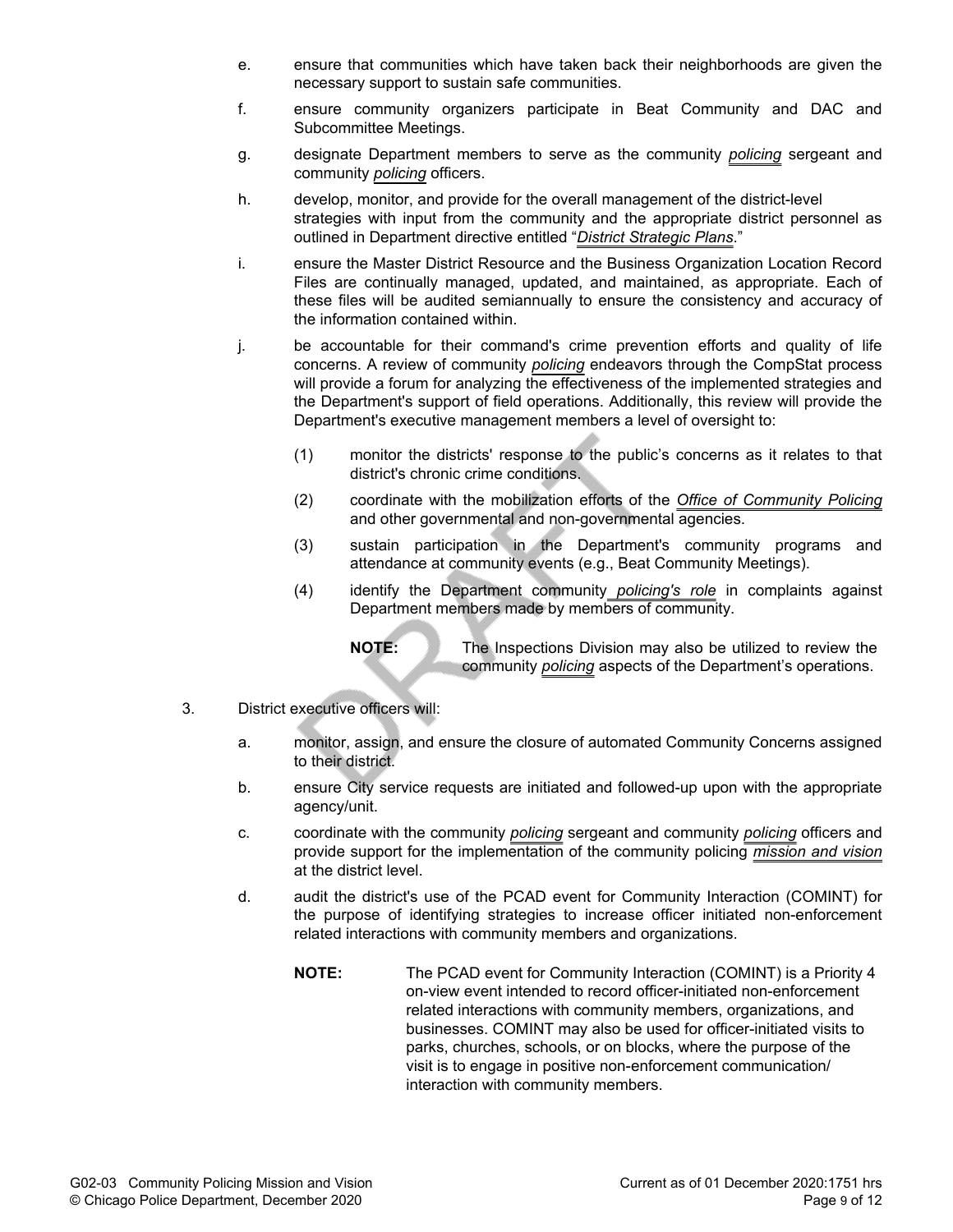- e. on a daily basis, be accountable for the proper implementation of this directive.
- 4. Watch operations lieutenants will:
	- a. manage watch operations, including personnel and material resources, to provide support for the implementation of the community policing *mission and vision* at the watch level.
	- b. monitor the Police Computer Aided Dispatch (PCAD) and dispatched radio assignments to identify calls for service that may require a problem-solving-oriented response.
	- c. monitor their watch's officer initiated non-enforcement related interactions with community members and organizations, including the use of the PCAD event for Community Interaction (COMINT).
	- d. prepare the period work sheets for their assigned watch with an emphasis on maintaining beat assignment integrity.
- 5. District station supervisors will:
	- a. ensure on-duty field officers assigned to a primary beat attend the appropriate Beat Community Meetings and community events.
	- b. ensure the implementation of the identified district-level community *policing mission and vision*.
- 6. Community *policing* sergeants will:
	- a. provide for the overall management of the district's Beat Community Meetings and the District Advisory Committee as outlined in Department directives entitled "Beat Community Meetings" and "District Advisory Committee (DAC)."
	- b. provide for the overall management of the Community *Policing* Office activities and personnel, and:
		- (1) monitor and manage Community Concerns and 311/City Service Requests.

**NOTE:** Community concerns received from Beat Community Meetings will be reviewed and entered into the CLEAR Automated Community Concerns Application and other appropraite community *policing* reports.

- (2) coordinate Extreme Weather Operation Plan responses.
- (3) respond to issues and requests by:
	- (a) City officials
	- (b) Community Members, businesses, and community organizations.
	- (c) Educations facilities.
	- (d) complete the required management reports, making the appropriate notifications, and maintaining the district's community relations reports and associated data, as identified by the district commander or the Deputy Chief, *Office of Community Policing*.
- c. serve as the district-level community *policing* training coordinator and reinforce previous training topics such as proven problem-solving methods.
- 7. Field supervisors and officers will:
	- a. attend and actively participate in Beat Community Meetings and community events, when notified.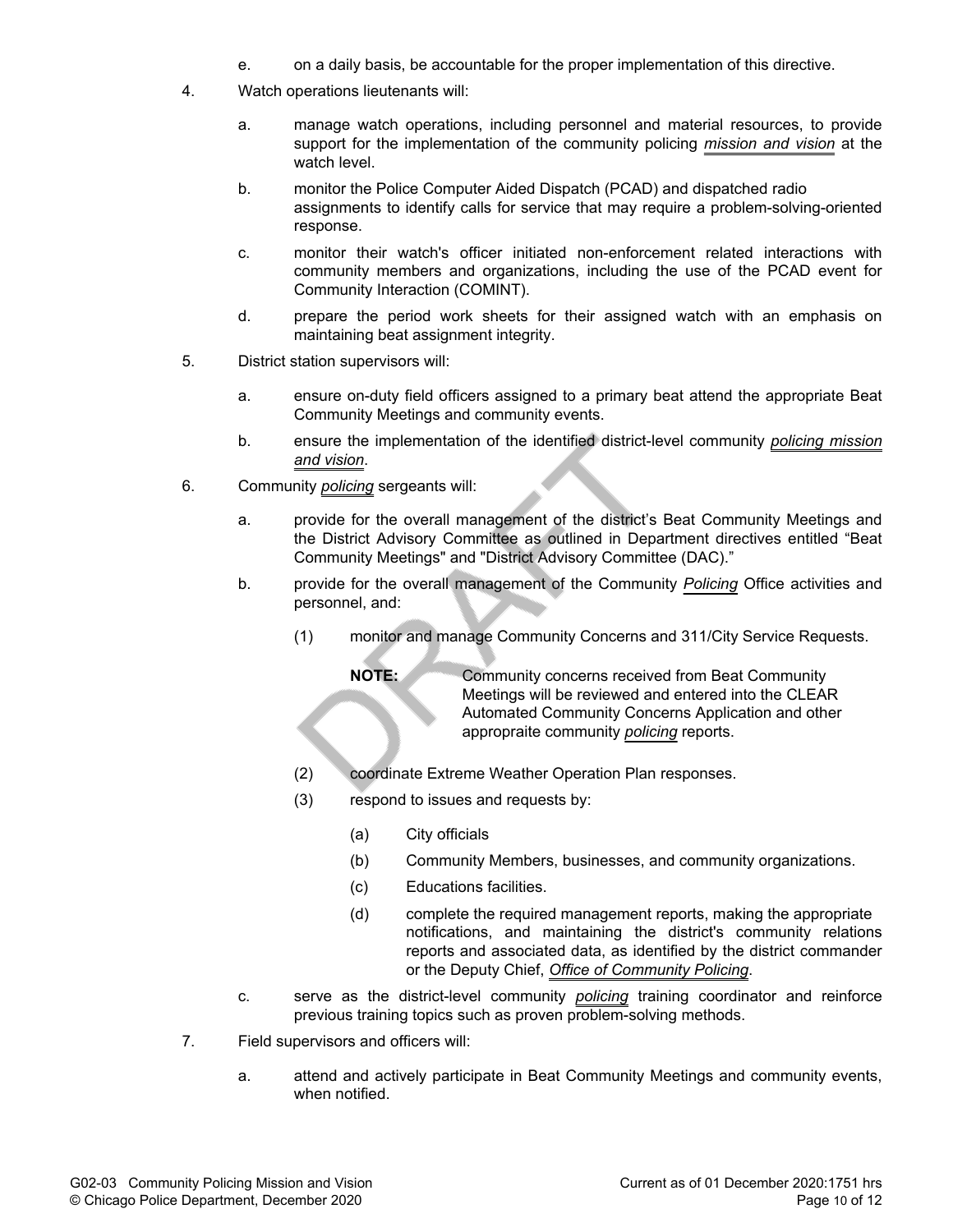- b. coordinate with the community *policing* sergeant to discuss problems raised at the Beat Community Meetings or identified through other means (e.g., community member identified, personal observations).
- c. participate in community activities and positively engage members of the community throughout their tour of duty.
	- **NOTE:** A PCAD event for Community Interaction (COMINT) will be used to record officer-initiated non-enforcement related interactions with community members, organizations, and businesses.
- D. The Chief, Bureau of Detectives, will ensure:
	- 1. Community Alerts and Area Crime Patterns are developed, processed, and disseminated using established procedures.
	- 2. each area commander designates a liaison for each district community *policing* office to serve as a resource to address community issues including:
		- a. domestic violence.
		- b. older adults.
		- c. juveniles.
		- d. community alerts and crime patterns.
	- 3. bureau members are designated to attend meetings or other community events, when requested.
	- 4. members under their command participate in community activities and positively engage members of the community throughout their tour of duty.
- E. The Chief, *Bureau of Counterterrorism*, will ensure:
	- 1. a liaison is designated for each district community *policing* office to serve as a resource to address community issues including:
		- a. narcotics, gang, and prostitution activity.
		- b. enforcement of liquor and other license violations.
	- 2. bureau members are designated to attend meetings or other community events, when requested.
	- 3. members under their command participate in community activities and positively engage members of the community throughout their tour of duty.
	- 4. the Commander, Deployment Operations Section, assigns a DOC analyst as a liaison for each area to serve as a resource for the districts when developing, monitoring, and evaluating district *strategic plans.*
- F. Bureau of Internal Affairs
	- 1. The Chief, Bureau of Internal Affairs, in consultation with the Chief Administrator, Civilian Office of Police Accountability (COPA), will ensure a review is conducted to evaluate the effectiveness of the Department's community relations strategy and its relationship to the number of community member's complaints against Department members and the reported allegations. This review will also include recommended strategies to positively impact complaints made against Department members by members of the community.
	- 2. This evaluation will be submitted to the CompStat *Group and the Office of Community Policing* and will be included in the review of the implementation of the Department's community *policing mission and vision* through the CompStat process.